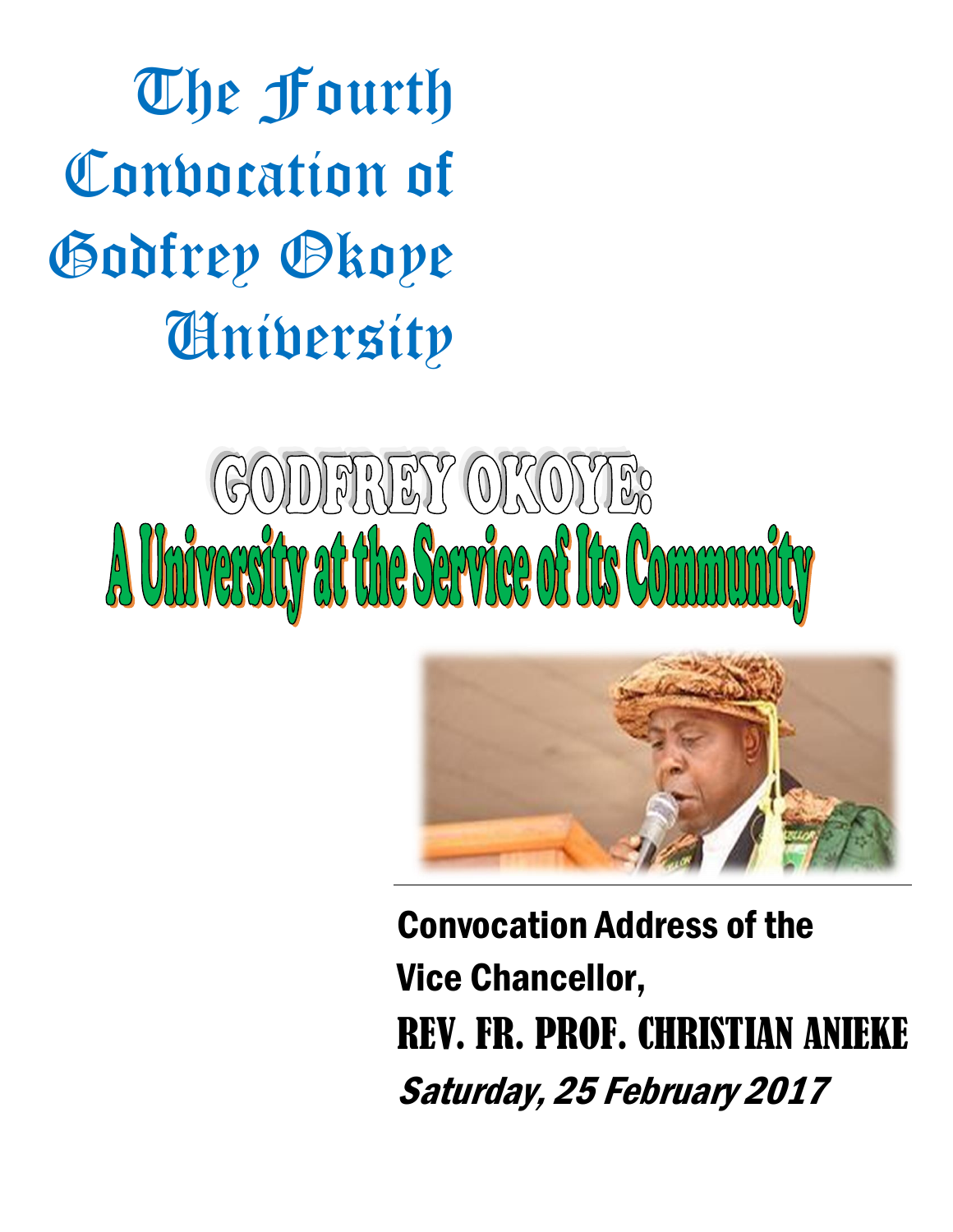- Your Excellency the Rt. Hon. Chief Ifeanyichukwu Ugwuanyi *Executive Governor of Enugu State*
- Your Excellency the Hon. Barrister (Mrs.) Cecilia Ezeilo *Deputy Governor of Enugu State*
- Your Excellency the Most Rev. Dr. C.V.C. Onaga *Bishop of the Catholic Diocese of Enugu and Promoter of Godfrey Okoye University*
- Your Excellency the Most Rev. Dr. Anthony O. Gbuji *Bishop Emeritus of the Catholic Diocese of Enugu*
- The Executive Secretary, National Universities Commission *Professor Adamu Abubakar Rasheed, mni, MFR (or his representative)*
- Your Grace the Most Rev. Dr. Ignatius Ayau Kaigama *Catholic Archbishop of Jos and Chancellor of Godfrey Okoye University*
- The Board of Trustees Chairman *Professor Dr. Bartho Okolo*
- The ProChancellor and Chairman of the Governing Council of Godfrey Okoye University *Professor Dr. Christian Nwachukwu Okeke*
- Principal Officers of Godfrey Okoye University
- The Hon. Commissioner for Education for Enugu State *Professor Dr. Uche Eze*
- Professors of Godfrey Okoye University and other Universities here present
- Members of the Academic and Administrative Staff of Godfrey Okoye University
- The Commissioner of Police, Enugu State Command (or his representative)
- Your Royal Highness, Igwe Lawrence Agubuzo *Chairman of Enugu State Traditional Rulers Council*
- Other Royal Highnesses here present
- Special Guests and friends of Godfrey Okoye University
- My dear graduating students and other students of Godfrey Okoye University

Every university orbits in a spatio-temporal context. This context, on the one hand, shapes the social and academic colours of a university. On the other hand, the setting of a university is influenced by a myriad of its activities. A good university must be looking at the face of its context, no matter how craggy or wrinkled it appears, and must be working very hard to give it a desirable pattern. It is the consciousness of this unavoidable relationship between a university and its context that inspired our understanding of education as a dialogical process. It is also the awareness of this relationship that influenced the choice of the title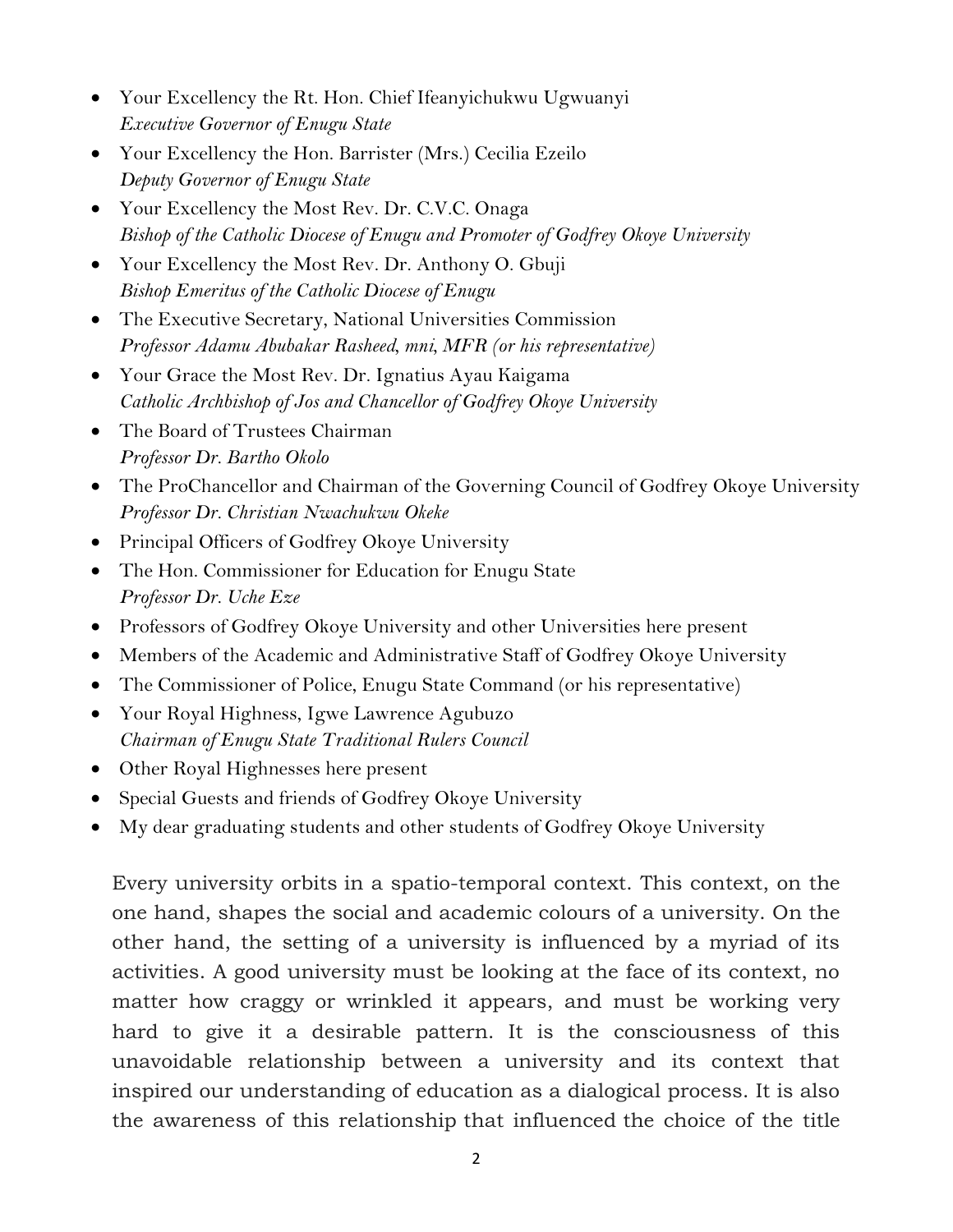of this convocation address *"Godfrey Okoye University: A University at the Service of Its Community".* My story of our successes since the last convocation will be centered on what we have done as a university to improve our society and to express our sense of community service.

### **Town-and-Gown Assembly**

The first town-and-gown assembly of our university was a powerful expression of our sense of community service and of the symbiotic relationship between the university and its community. Whereas the community stands for the word "town", the word "gown" represents the university. This phrase has a history almost as long as the history of university education. In our first town-and-gown assembly we brought to this university industrialists, businessmen and businesswomen, technocrats of all categories, civil servants, security officers, clergymen, media workers, politicians, educationists and all types of entrepreneurs. The idea was to get these people to discuss their expectations of university education and university graduates, new trends in their fields, and problems they want the university to address in the training of the students. Also it was an opportunity for the university to listen and to request these employers of labour to be open to assist the university in the education of the students, especially by opening their doors for practical or entrepreneurial experience and employment of the graduates of the university. The experience of that encounter remains fresh in our memories.

# **Clean Up Exercises in Enugu State**

We have also expressed our sense of community service through our well planned cleanup exercises in our state. Every year our university delivers its message of cleanliness in a very eloquent style in Enugu State. Our students and members of staff carry brooms, shovels, sand and stones to clean up the streets of Enugu and fill up the potholes, thus reducing the stench and sickening putrefaction in many streets. We do this because, as one of the cleanest universities in Nigeria, we want to show that the quantity and quality of cleanliness we have achieved in this university is also possible in our state. We carry out this exercise because we want to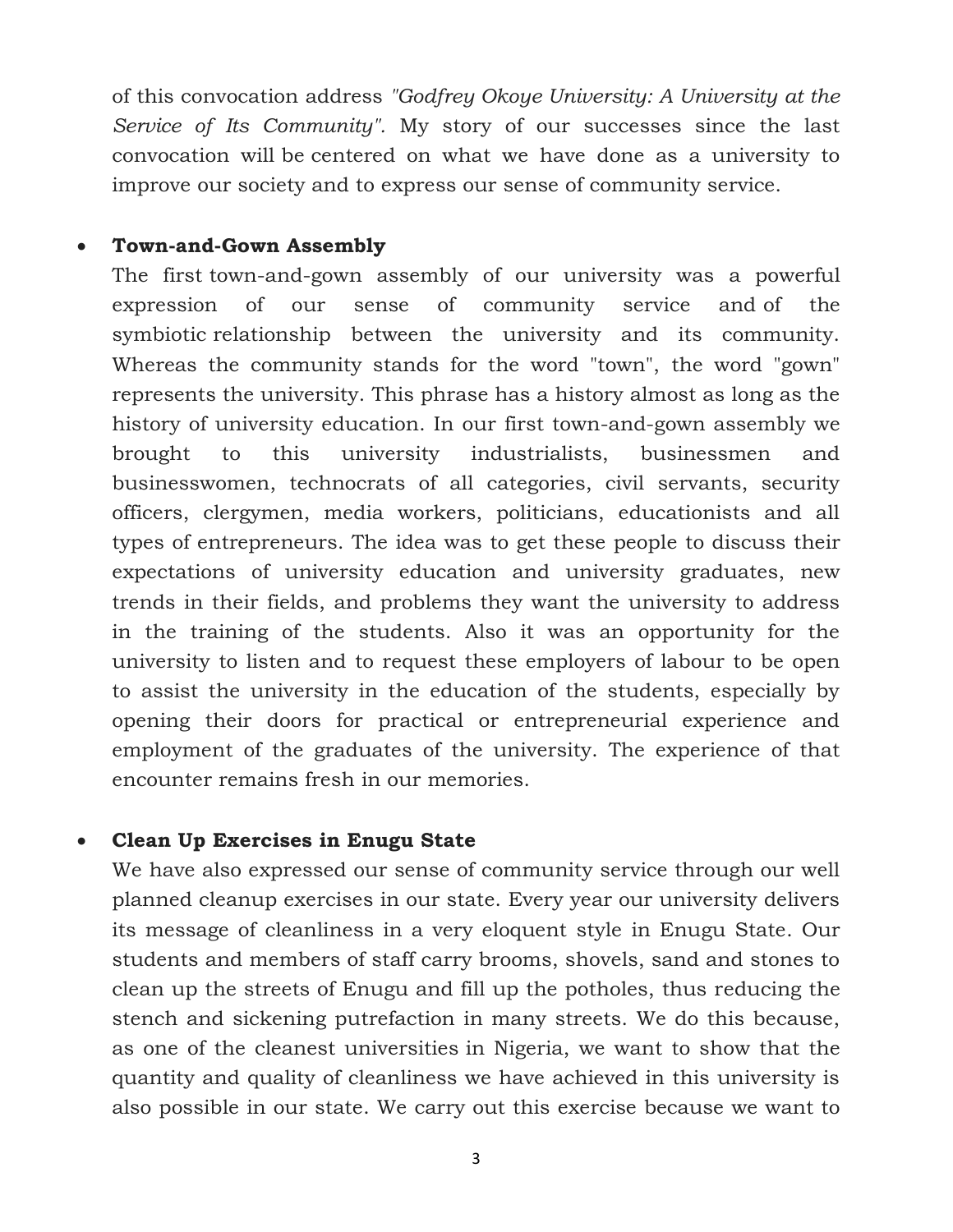impress on our students the need to care for their environment. The need to care for our common heritage, our Mother Earth, has been well articulated by Pope Francis in his famous encyclical "Laudato Si". In the opening lines, quoting St. Francis of Assisi, Pope Francis writes:

*Praise to you, my Lord, through our Sister, Mother Earth, who sustains and governs us, and who produces various fruit with coloured flowers and herbs. This sister now cries to us because of the harm we have inflicted on her by our irresponsible use and abuse of goods with which God has endowed her. We have come to see ourselves as her lords and masters, entitled to plunder her at will. The violence present in our hearts, wounded by sin, is also reflected in the symptoms of sickness evident in the soil, in the air, in the water and in all forms of life. This is why the earth herself, burdened and laid waste, is among the most abandoned and maltreated of our poor...*

My greatest joy is that ESWAMA officials have clearly supported this exercise and continuously expressed gratitude to our university for the efficacious and commendable action.

# **Testing of Water in Enugu State**

We have also demonstrated our sense of community service in the selfless project of continuously analyzing drinking water sold in sachets and bottles in our state. This project under the leadership of Dr. Unegbu of our Chemical Sciences Department is a joint project of Chemical Sciences and Biotechnology and Applied Biology departments. We have also continued to contact the producers of bottled water to inform them of our findings and to suggest ways of improving their water.

# **DNA Sequencing of Tropical Fish and Yam Species**

Under the leadership of our erudite Prof. George Ude, one of the best heads in the field of Biotechnology, our university has a big project of DNA analysis and sequencing of tropical fish, plants and yam species in our community. For the first time a lot of unknown fish types in our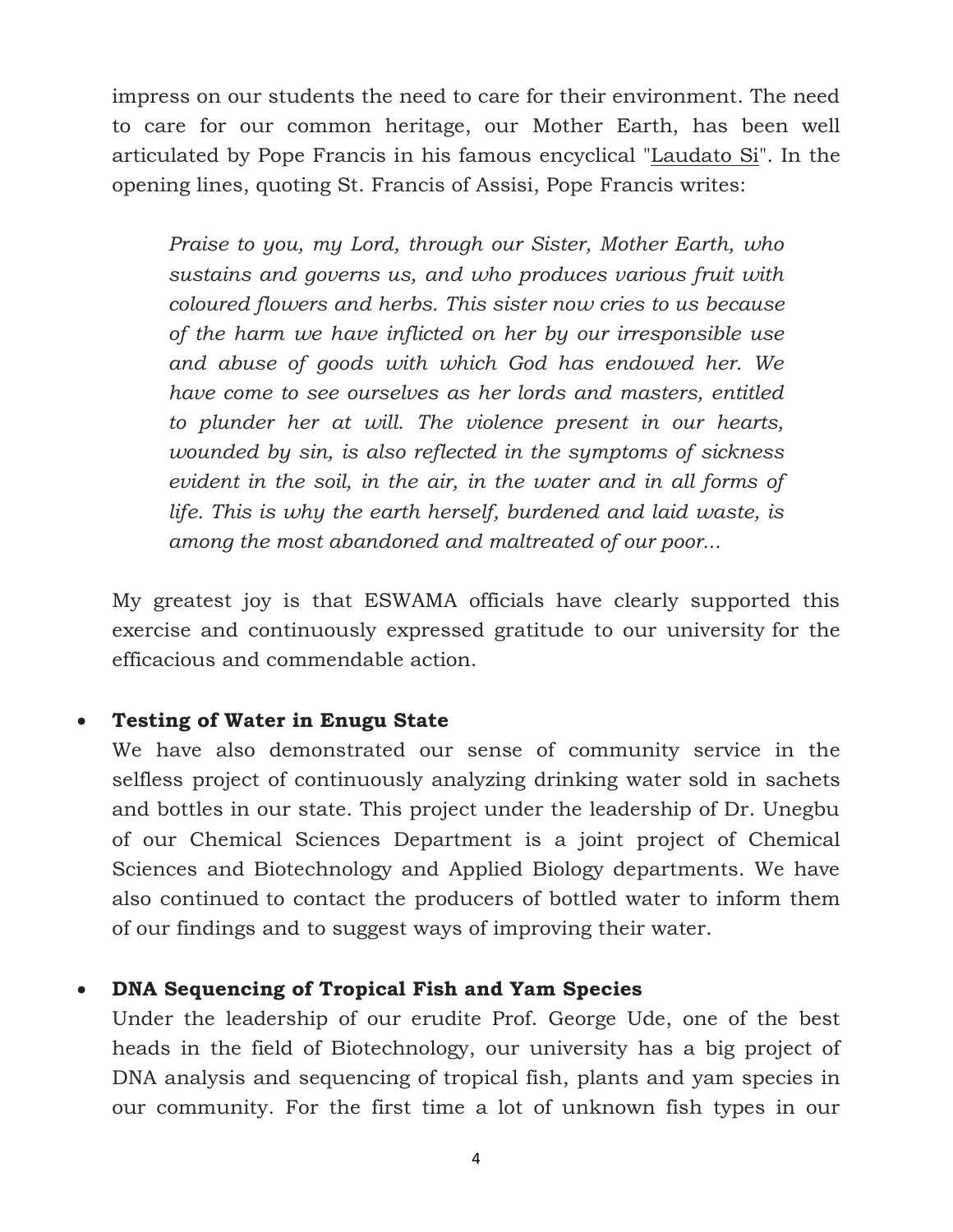country have been identified, analyzed and entered in the DNA world data bank. This is one service we have rendered to place our country on the world map of fruitful research results. Also the sequencing of various yam species has helped us in separating the sheep from the goat. We have discovered a lot of fake yam flours or adulterated yam flour products with the DNA sequencing tools. We would like to partner with various government agencies and factories in this project. If we really want to achieve a good standard in food production and make agriculture a big foreign exchange earner, as our government desires, then we must address the issue of fake products. Godfrey Okoye University is ready to work with our government agencies in the analysis of farm products to ensure their sanctity and harmlessness. This is what I call community service!

#### **Our Farm Projects**

Our main campus at Ugwuomu Nike remains an indescribable cynosure. Its uniqueness lies not only in its amazing landscape with two natural lakes and rivers but also in the fertility of the soil. We have continued the development of the farms. We have planted twenty hectares of cassava from IITA. We are also partnering with IITA in the testing of new cassava species for better yields. We are also experimenting with different types of cows to test the challenges they have in our environment. Already we have a lot of robustly healthy cows parading the university campus, trumpeting loud and clear like the Nigeria Police Force Band. Furthermore, we are exploring our two lakes for crayfish farming and development of other species of fish. In addition, we have continued to develop our palm tree projects for palm oil production. This year we are planning to increase the number of palm trees to 15,000 trees. With this increase we hope to meet partly the demand for palm oil in our state. As you can see, this university is indeed serving our people. I, therefore, once again plead earnestly with the Enugu State Government to give us wings to fly by doing the road that leads to our main campus at Ugwuomu Nike. This will not only open up that part of our university but also hasten the development of the university farms and other farms within the region. May the Ugwuomu road not end up in the waste basket of unfulfilled promises! (In Jesus' name we pray!)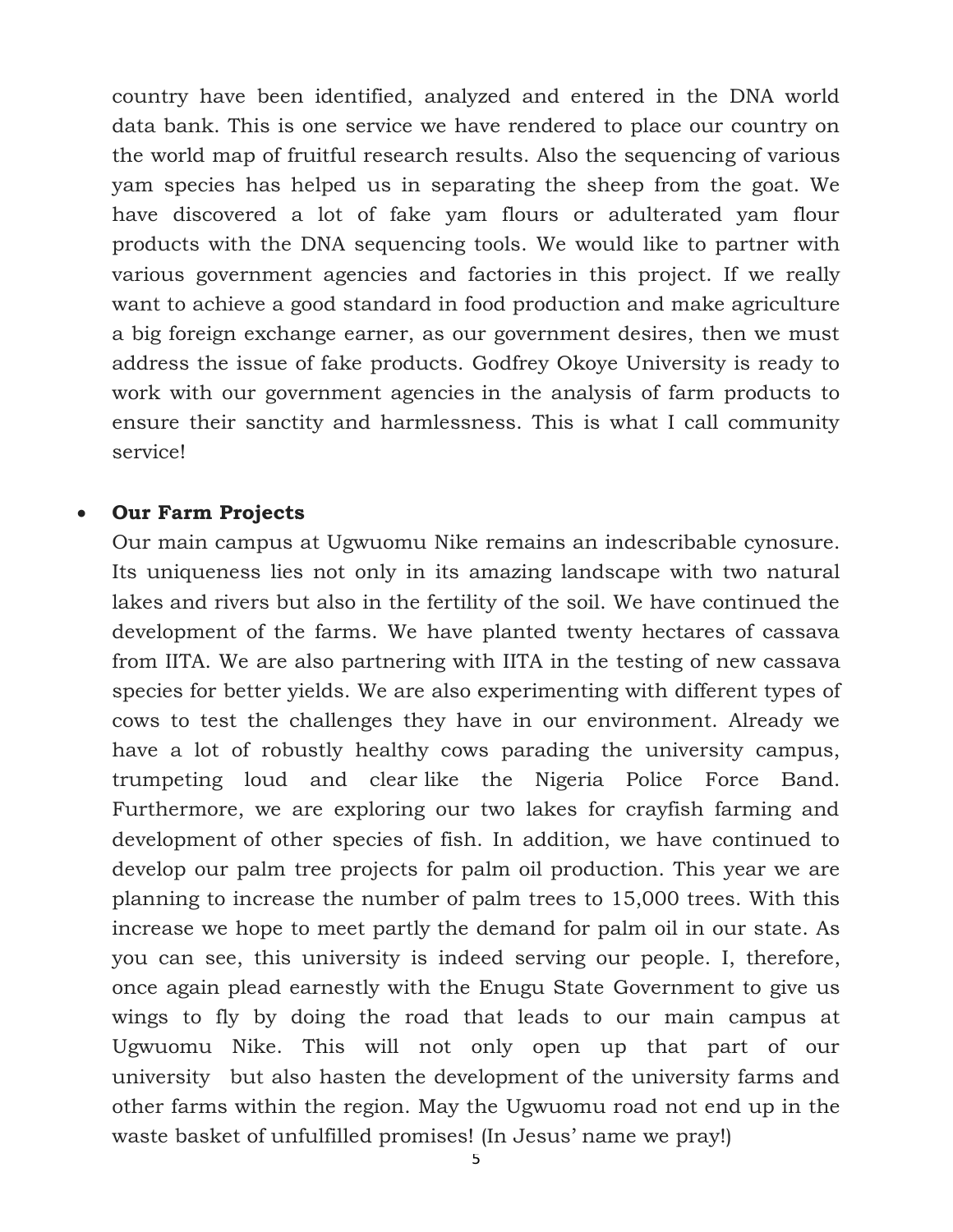### **Godfrey Okoye University Radio School Project**

In 2015 our university, with its rare sense of community service, embarked on a radio school project, sponsored by MacArthur Foundation and South Saharan Social Development Organisation. The project was designed for all JSS 2 classes with schools in Enugu State and Adamawa State in mind. The lessons were delivered by our teachers, who used Godfrey Okoye University Secondary School for the pilot project. Our highly motivated and experienced teachers under the leadership of Mrs. Virginia Ani, the Station Manager of GO Uni Radio, taught all the lessons, which were recorded by the Federal Radio Corporation of Nigeria and GO Uni Radio. With the approval of the Enugu State Commissioner for Education, Prof. Uche Eze, these lessons are now on air. Today children in Enugu State and Adamawa State (but also other states) can listen to the lessons and improve their knowledge of the four subjects taught (English, Mathematics, Basic Science and Civics Education). Today even our children in some IDP camps, whose academic ambitions have been thwarted by the Boko Haram insurgency, can listen and have some education through the Radio School Programme. This is our service to our society.

#### **The Use of English on the Radio**

Godfrey Okoye University has identified a good use of the English language as a major challenge among undergraduates in Nigerian universities. To fill up the linguistic potholes in the education of our young people our university senate approved that the Use of English programme would be a three-year programme at Godfrey Okoye University (not a one-year programme as is the case in most universities in Nigeria). But we are also aware of the plight of our young people in other places and institutions. This explains why we have embarked on the teaching of the Use of English on the Radio with our programme 'Get It Right'. The lessons are taught by no other person than Dr.Nzebuchanchi Oji, one of the best grammarians this country has ever produced. I am convinced that many Nigerians will improve their use of English tremendously if only they can listen to this programme.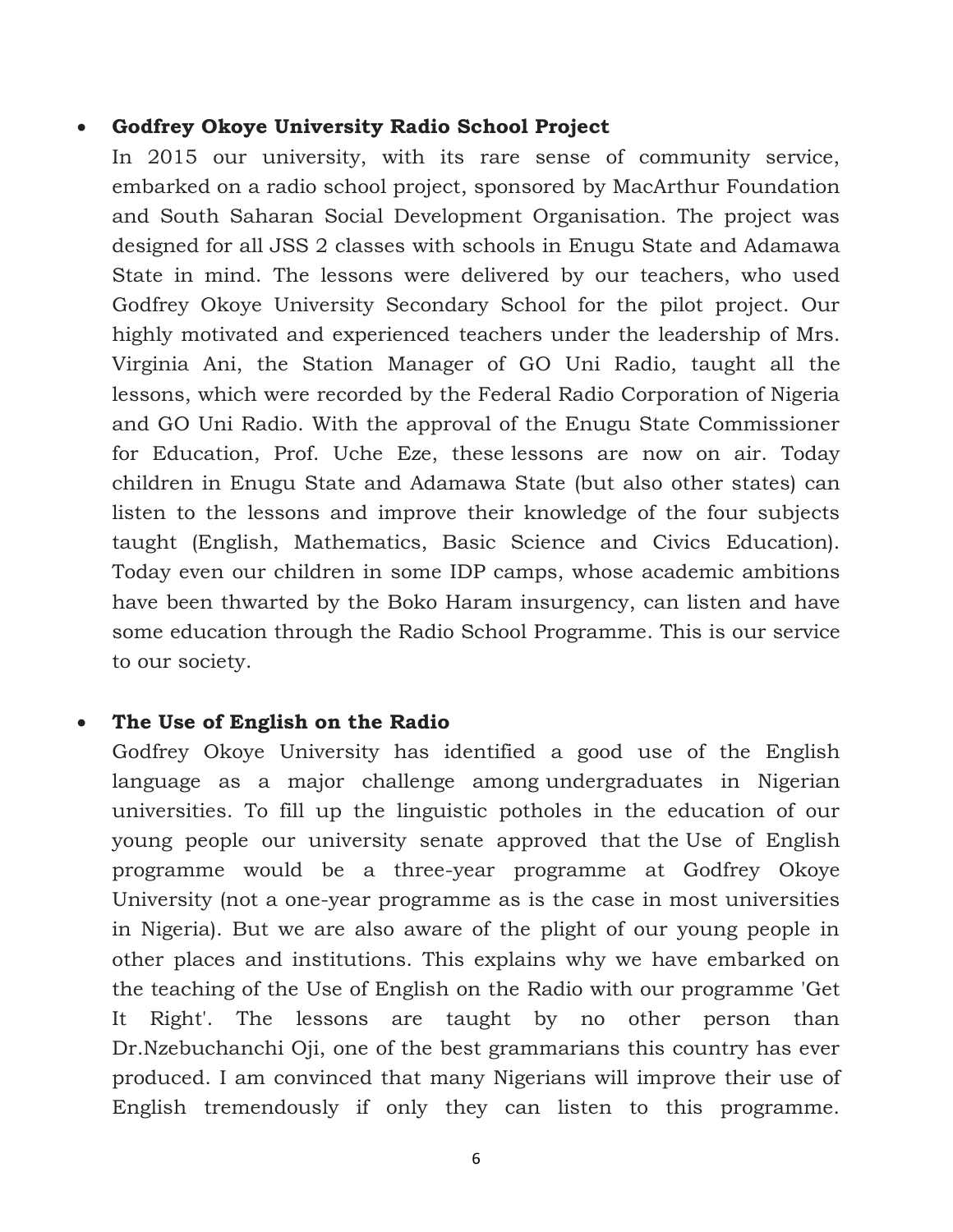Similarly, we are also teaching lessons in psychology on the radio. You can also tune in to GO Uni Radio (which is available anywhere in the world through its live-streaming) to listen to the scintillating lectures of Sr. Prof. Gloria Njoku as she delivers inspiring psychology lessons to her students. In addition, we plan to be teaching more courses on the radio. Similarly, our Radio offers a lot of educative programmes: Roundtable with Alex Ogbodo, Hourly News Update, Catch Them Young, Philosophy and Life, Daily Reflections with Emeritus Bishop Anthony Okonkwo Gbuji, and a host of others. This is also one way of opening the boxes of our academic treasures to the public with the hope of improving the epistemic landscape of our society.

# **Godfrey Okoye University Scholarship Schemes**

Godfrey Okoye University recognizes that education is not the exclusive right of the rich. The social teaching of the Church emphasizes strongly "option for the poor". Every institution of the Catholic Church works hard to serve both the poor and the rich. This explains why Godfrey Okoye University has continued to offer scholarships to indigent students from all parts of Nigeria. Apart from the vice chancellor's extensive scholarship programme, the university has offered over fifty scholarships to students since its inception. Also it has continued to offer scholarships to one person from each of the 19 northern states of Nigeria. This is our way of promoting national unity and our unique philosophy of dialogue with all cultures and religions in our geopolitical space!

# **Employment Opportunities**

One of the biggest elements of community service is the employment opportunity we have given to our people. One wonders what could have been the fate of about 1000 persons employed by Godfrey Okoye University with its group of institutions without a job at the university. In addition, more than five thousand persons are indirectly employed by Godfrey Okoye University through the services they are rendering to the university. Besides, these employees of the university are also paying taxes and contributing to the internally generated revenues of our state.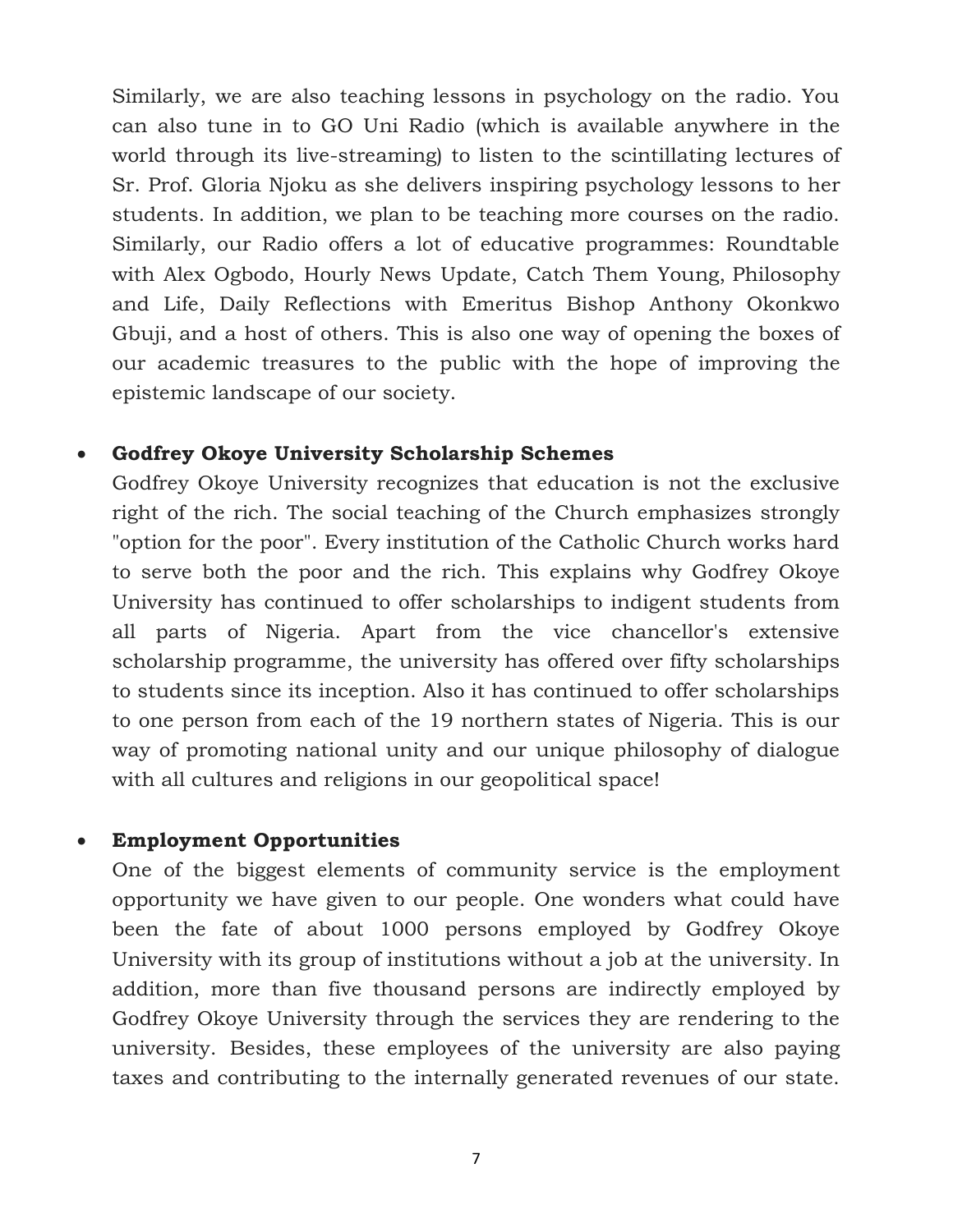Godfrey Okoye University is therefore one of the greatest employers of labour in Enugu State.

#### **Lectures and Conferences**

Our university has continued to place emphasis on conferences, workshops and public lectures. These lectures also reveal our passion for sharing in the life of our community. Since the last convocation many prominent Nigerians have given public lectures in this university. Among them are Prof. Julius Okojie (former executive secretary of the NUC), Chief Justice of Nigeria, rtd., Hon. Justice Mahmud Mohamed, Dr. Donald Duke (the former Governor of Cross River State and our convocation lecturer), the Deputy Governor of Enugu State, Hon. Cecelia Ezeilo, Chief Nnia Nwodo, Prof. Chidi Onyia, and Chief Maduka Samuel Onyishi (CEO of Peace Mass Transport Company), etc. Also two international conferences on Biotechnology and Biosafety took place within the last one year. Besides, very important conferences on Research Ethics, which our university is championing, were also held here. We have also continued to organize a peace conference every year, which has always attracted people from all over the world to our university. Also it has become an avenue to help young people from different countries and places to reflect on peace and to be involved in peace actions and projects by forming peace clubs in their schools. This university has also unceasingly continued to train scholars of other universities in the DNA sequencing of tropical fish and plants, a field in which we are now a leading university in Nigeria. To ensure that we continue to maintain our leadership position in Biotechnology, we are building a DNA Learning Centre, in collaboration with Cold Spring Harbor Laboratory in New York, which will not only be the biggest DNA Learning Centre in Africa but also the fourth of such centres in the whole world. The DNA Learning Centre will be commissioned next year.

#### **Intervention in Various Schools**

In order to improve the standard of students entering our university and other universities, the senate of our university approved a special programme of intervention in schools within our immediate environment.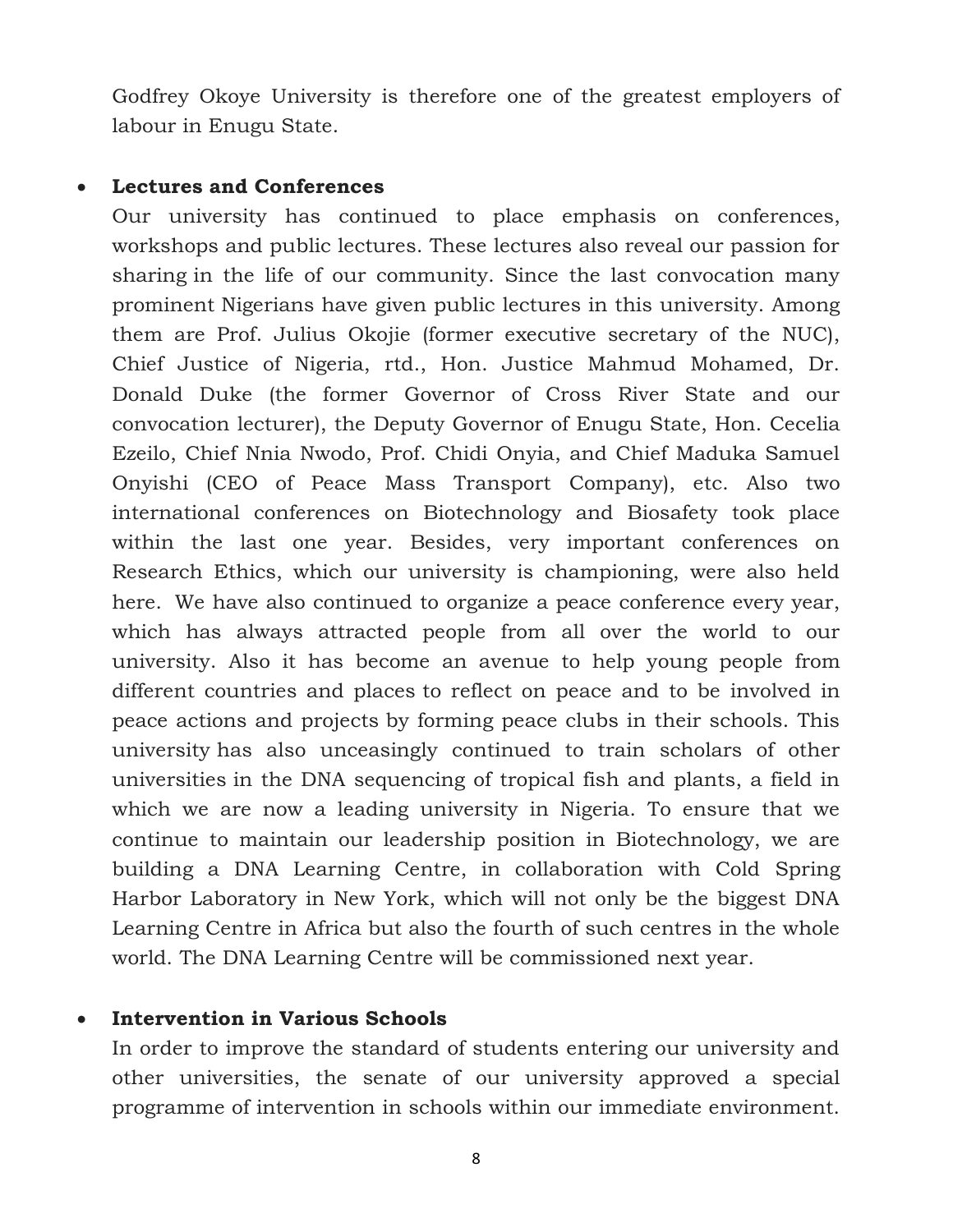This programme involves our assessing the academic needs of these schools and filling up as many epistemic valleys as we can. Many schools have requested us to include them in this project. We may not solve all the problems of our impoverished schools but we can throw our little tributary into the ocean of our headache-causing school system.

#### **Educating Employable Graduates with Sound Character**

The greatest expression of sense of community service is the method of educating our students. As a university we have kept an eye on the need of the industry and the civil society. We have continued to polish the tools of curriculum to meet the demands of the endusers of our products. Our university encourages students to see themselves as apprentices who must work assiduously to be abreast with the latest developments in their professional field. Our Mass Communication students, for instance, do not only have the famous GO Uni Radio (the best Campus Radio in 2016) but also the Mass Communication Practice Studio where they receive a preliminary tutelage before being offered adult dishes at the main Radio studio. Also computer science students have, in addition to their elaborate practicals, comprehensive professional trainings to enable them to pass professional computer examinations with ease. Our accounting students also take their professional ICAN examinations in addition to their normal lectures and practicals. One of the fresh graduates of the university, Nancy Onwubu, was the overall best student in ICAN examinations in Enugu in 2016. In addition to this achievement, she also obtained first class honours in Economics. Furthermore, we have opened doors in Austria and Germany for some of our students to do their IT in Europe. Every year we plan to send at least ten students to companies in Austria and Germany. This will not only enhance their competence but also will lead to a crossfertilization of ideas. As you can see, Godfrey Okoye University educates students to excel in their chosen professions!

Furthermore, an educated person is not someone who can regurgitate all the stuff forced into his or her brain by pedantic lecturers but someone with a sound academic life and character. The character component has since been recognized as very important by scholars in the university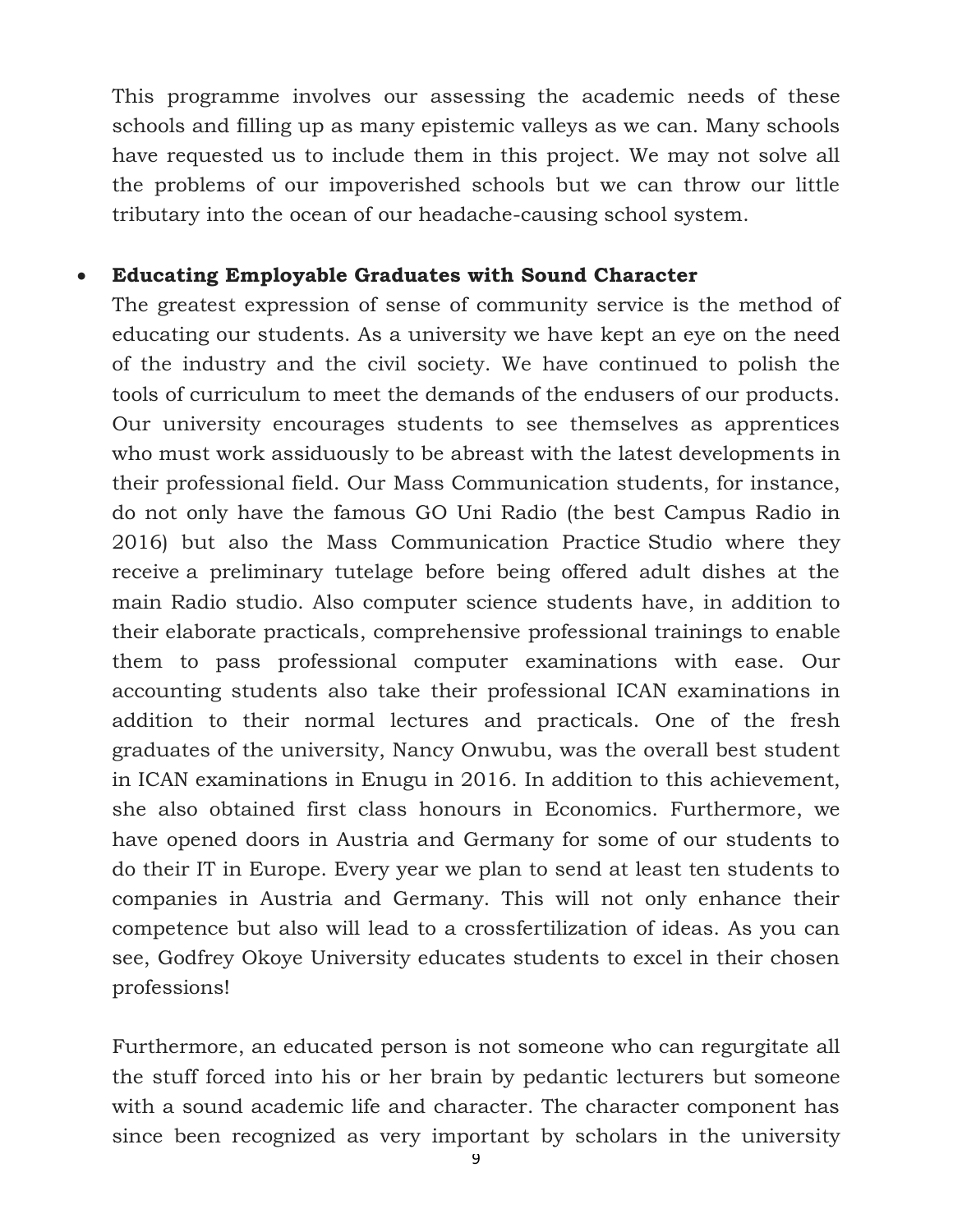system. This explains why a university degree goes with honours. As Booker T. Washington rightly says: "Character, not circumstance, makes the person." Our university has always emphasized the character component of education. This also explains why discipline is boldly written in every nook and cranny of our university. Our students are known to be disciplined and of good manners. One of my happiest days is the day my students of the Economics Department came back from the University of Lagos with an award. Boldly written on the certificate is: "An award for Best Behaved Students". I felt exceedingly happy and proud of my students. Character makes all the difference!

### **The Performance of Graduates**

The university has a tradition of employing its first class graduates as graduate assistants. All the graduate assistants are doing various postgraduate programmes in different universities with tremendous success. Many of our graduates have got scholarships to study in universities outside Nigeria. For instance, one of our graduates, Michael Okoro, won a scholarship worth 50,000 dollars last year to do his postgraduate programme at the University of New York. The reports we are getting about the outstanding performance of our graduates are indeed heart-warming. Besides, many of our graduates have become employers of labour and are successful in their business enterprises. Those who are employed in the media, federal and state ministries and in various establishments have been outstanding in their performance. Every year during the National Youth Service programme graduates of this university have distinguished themselves in orientation camps and in various areas of their posting. As our tradition is, our students go for youth service the same year they graduate. Our graduates have also revealed their social intelligence in their relationship with others especially in their marriages. Those who are married are enjoying a successful married life. Just last year, two of our graduates (the couple were in the same department) who got married after graduation sent us pictures of their angelic twins!

**GO University: a Catholic University on the Go**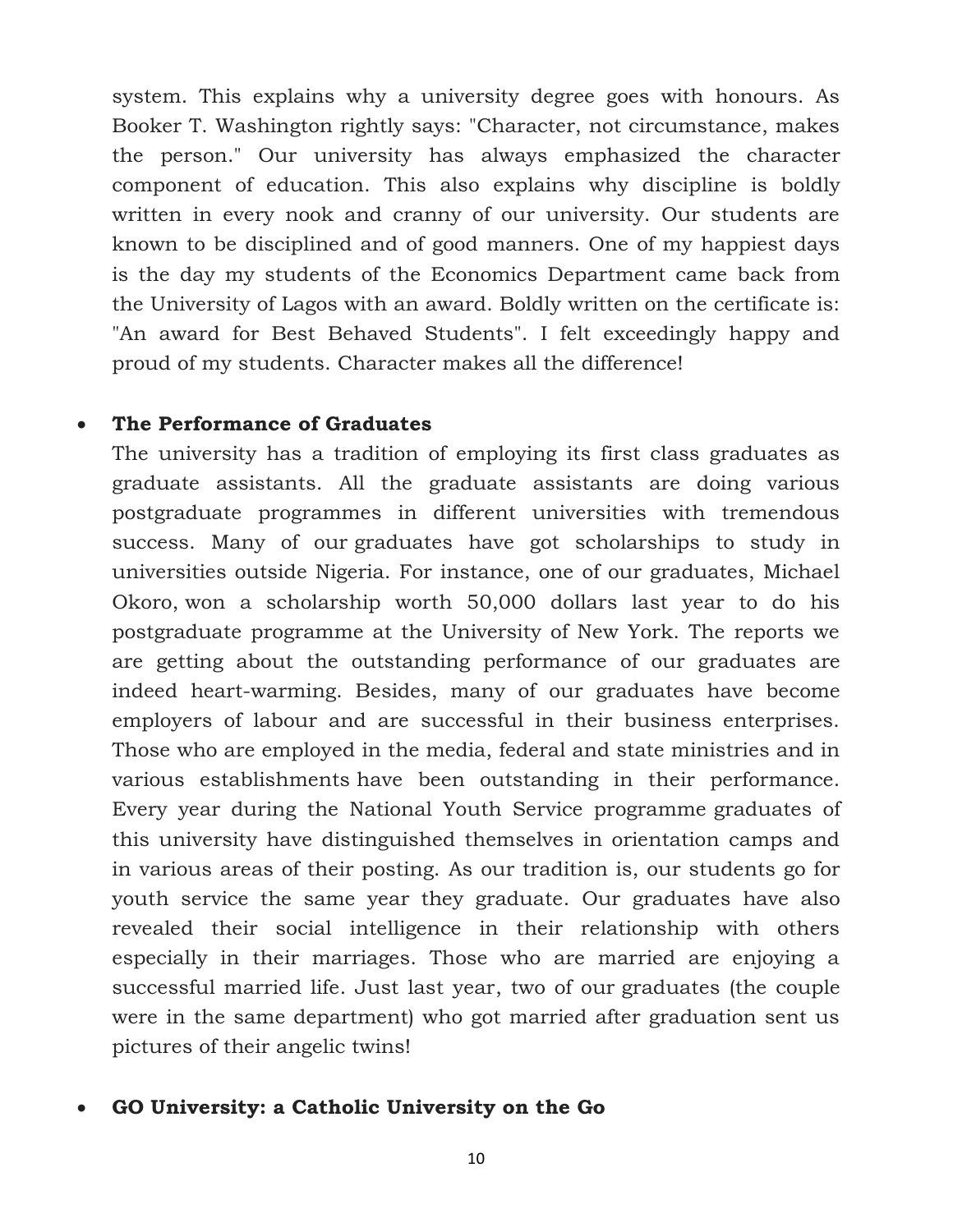In line with our academic brief, the senate and the council approvals, we have communicated to the NUC our readiness to begin our Faculty of Law and Postgraduate School. We are now awaiting the NUC resource verification visit. As soon as we have the approval we will hit the ground running with our usual GO Uni speed. Our Law Faculty will stress new areas of law like cyber and social media law, telecommunication law, medical law and ecology law. Our law students will from scratch get attached to law chambers and experienced lawyers to mentor them until they graduate. Also courses in English and literary studies will be part of the programme so that our graduates will be learned men and women indeed. Besides, a sound programme of philosophy and logic will help to exorcise the demon of horrifying fallacies in the speech and writings of the law students. In addition, we are ready to begin a postgraduate programme if the NUC approves our request. Scholars involved in the postgraduate school will be those who are indeed computer literate and can work with the students from a distance. The school will be the highest expression of the GO Uni speed and academic soundness!

# **Words to Our Fresh Graduates**

As Ophelia says in Shakespeare's Hamlet: "Lord, we know what we are but know not what we may be.' Yes, you know what you are now: graduates of Godfrey Okoye University with good moral life and sound knowledge in your different fields of studies. Now an open door is before you: the world. You do not know all the promises this world holds for you. But do not be afraid: you are flying on two wings (knowledge and spirituality) and can glide slowly along the path God's primordial plan. As Joanna Fuchs writes:

> *There you are in your cap and tassel Ready to make the world your castle. It seems just yesterday you were a kid, Watching everything I/we did.*

*Now we're watching you graduate - The grown young man/woman we helped Create!*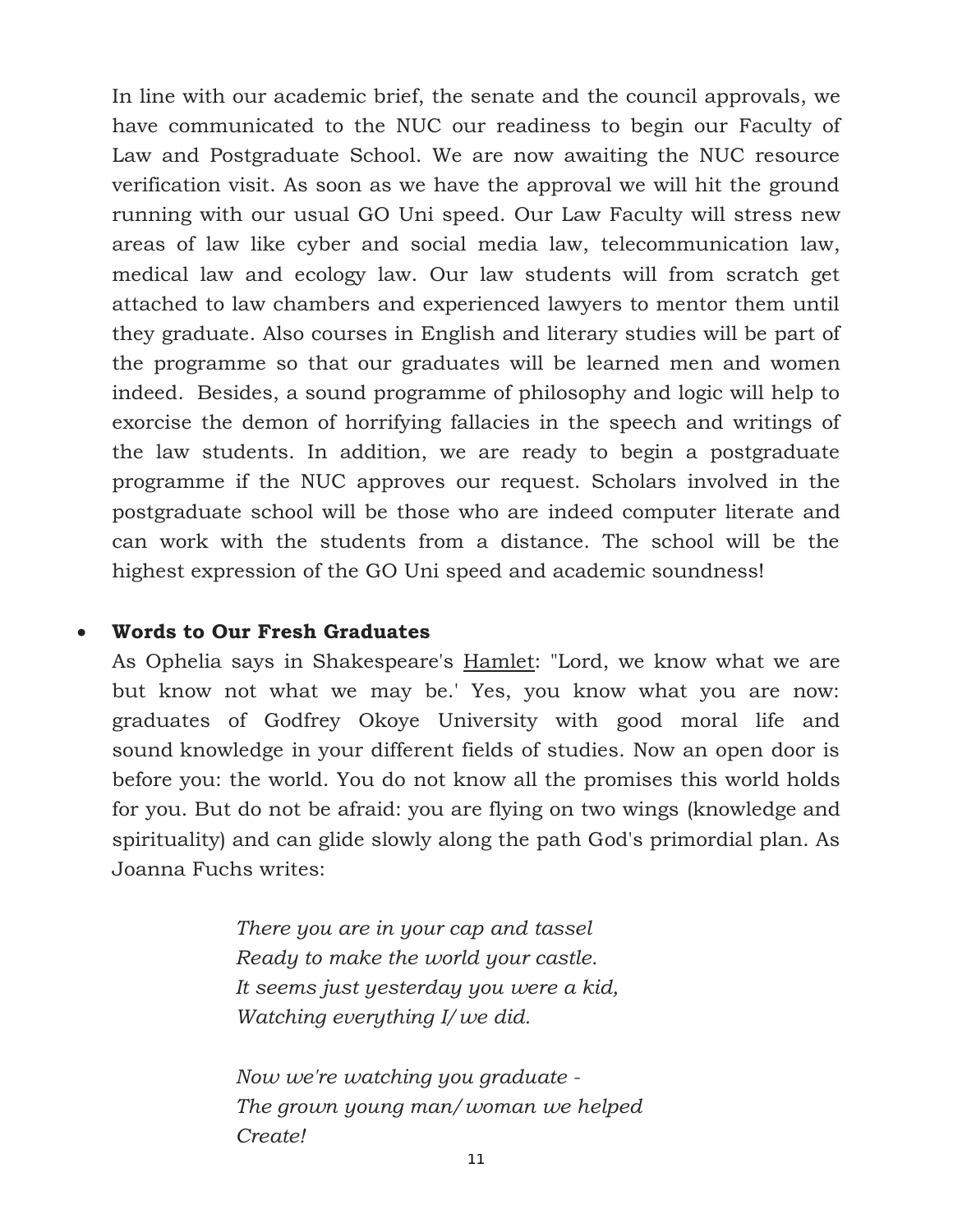*On wings of knowledge you will fly; Following your vision and rising high,*

*We couldn't be prouder... of you; We wish you success in all you do. Remember one thing we want you to know: Our love is with you wherever you go.*

My dear fresh graduates of GO University, I would like to wrap up my final words to you with the beautiful song of Glen Campbell "Try a Little Kindness".

*If you see your brother standing by the road With a heavy load from the seeds he sowed And if you see your sister falling by the way Just stop and say you're goin' the wrong way You've got to try a little kindness yes show a little kindness Yes shine your light for everyone to see And if you'll try a little kindness and you'll overlook the blindness Of the narrow minded people on the narrow minded streets*

*Don't walk around the down and out lend a helping hand instead of doubt And the kindness that you show every day will help someone along their way You've got to try a little kindness...*

May God bless you all and lead you to fresh rivers of countless successes!

#### **Conclusion**

Finally, distinguished ladies and gentlemen, this university will be measured not on the number of first class students it has produced, not on the number of beautiful buildings it has, not on the intellectuality of the students and staff. This university will be measured on how well it